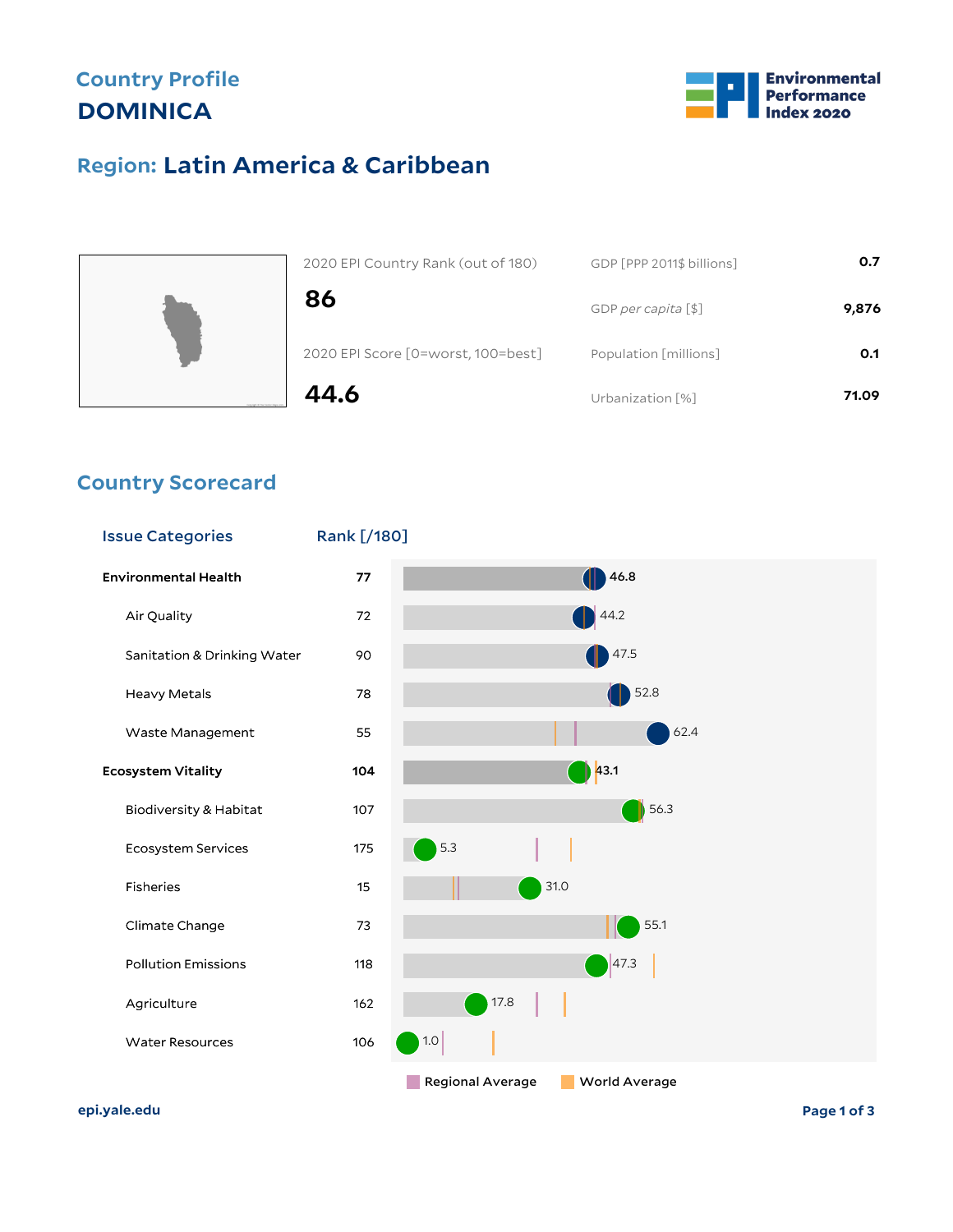# **DOMINICA Country Profile**



### **Latin America & Caribbean Region:**

|                                                     | <b>Rank</b>  | <b>EPI Score</b> | 10-Year<br>Change        | <b>Regional</b><br>Rank | <b>Regional</b><br><b>Average</b> |
|-----------------------------------------------------|--------------|------------------|--------------------------|-------------------------|-----------------------------------|
| Environmental Performance Index                     | 86           | 44.6             | $+1.1$                   | 20                      | 45.6                              |
|                                                     |              |                  |                          |                         |                                   |
| <b>Environmental Health</b>                         | 77           | 46.8             | $+0.7$                   | 16                      | 46.8                              |
| Air Quality                                         | 72           | 44.2             | $+0.6$                   | 18                      | 46.9                              |
| Household solid fuels                               | 78           | 45.7             | $+4.2$                   | 17                      | 48.0                              |
| $PM_{2.5}$ exposure                                 | 96           | 38               | $-3.1$                   | 23                      | 44.3                              |
| Ozone exposure                                      | 1            | 100              | $+11.0$                  | 1                       | 65.7                              |
| <b>Sanitation &amp; Drinking Water</b>              | 90           | 47.5             | $+0.6$                   | 14                      | 47.0                              |
| Unsafe sanitation                                   | 83           | 53.7             | $+2.0$                   | 13                      | 52.0                              |
| Unsafe drinking water                               | 96           | 43.3             | $-0.3$                   | 18                      | 43.6                              |
| Heavy Metals / Lead exposure                        | 78           | 52.8             | $+3.9$                   | 15                      | 50.8                              |
| Waste Management / Controlled solid waste           | 55           | 62.4             | $\qquad \qquad -$        | 11                      | 42.2                              |
| <b>Ecosystem Vitality</b>                           | 104          | 43.1             | $+1.4$                   | 20                      | 44.7                              |
| <b>Biodiversity &amp; Habitat</b>                   | 107          | 56.3             | $+1.1$                   | 20                      | 58.4                              |
| Terrestrial biomes (nat'l)                          | 88           | 80.2             | -                        | 18                      | 73.3                              |
| Terrestrial biomes (global)                         | 78           | 85               |                          | 12                      | 71.4                              |
| Marine protected areas                              | 107          | 0.4              |                          | 25                      | 31.7                              |
| Protected Areas Representativeness Index            | 6            | 75.2             | $+11.3$                  | 5                       | 52.4                              |
| Species Habitat Index                               | $\circ$      | $\circ$          | -                        | 26                      | 62.6                              |
| Species Protection Index                            | $\circ$      | $\circ$          |                          | 26                      | 67.3                              |
| Biodiversity Habitat Index                          | 148          | 44.3             | $-2.0$                   | 24                      | 52.6                              |
| <b>Ecosystem Services</b>                           | 175          | 5.3              | $-48.7$                  | 32                      | 32.6                              |
| Tree cover loss                                     | 168          | $\circ$          | $-51.5$                  | 32                      | 30.3                              |
| Grassland loss                                      | $\mathbf{1}$ | 100              | $\overline{\phantom{0}}$ | $\mathbf{1}$            | 59.4                              |
| Wetland loss                                        | $\circ$      | 0                | -                        | 32                      | 49.6                              |
| <b>Fisheries</b>                                    | 15           | 31               |                          | $\mathbf{1}$            | 13.4                              |
| <b>Fish Stock Status</b>                            | O            | 0                | -                        | 26                      | 9.2                               |
| Marine Trophic Index                                | 14           | 31               | -                        | 2                       | 15.5                              |
| Fish caught by trawling                             | 0            | 0                |                          | 9                       | 15.1                              |
| Climate Change                                      | 73           | 55.1             | $+12.5$                  | 15                      | 51.7                              |
| $CO2$ growth rate                                   | 58           | 51.9             | $+28.3$                  | 7                       | 44.8                              |
| CH <sub>4</sub> growth rate                         | 71           | 74.5             | $-3.7$                   | 12                      | 65.2                              |
| F-gas growth rate                                   | O            | $\circ$          | -                        | 21                      | 90.2                              |
| $N2O$ growth rate                                   | 81           | 61.2             | $-38.8$                  | 15                      | 58.1                              |
| Black Carbon growth rate                            | 117          | 42.5             | $-13.2$                  | 16                      | 45.5                              |
| CO <sub>2</sub> from land cover                     | 23           | 82.5             |                          | 5                       | 61.3                              |
| Greenhouse gas intensity growth rate                | 164          | 20.6             | $-23.6$                  | 28                      | 39.1                              |
| Greenhouse gas emissions per capita                 | 69           | 63.5             | $+1.8$                   | $\overline{7}$          | 50.8                              |
| <b>Pollution Emissions</b>                          | 118          | 47.3             | $+16.3$                  | 16                      | 50.5                              |
| $SO2$ growth rate                                   | 141          | 42.3             | $-7.1$                   | 20                      | 55.7                              |
| $NOx$ growth rate                                   | 85           | 52.3             | $+39.7$                  | 13                      | 45.3                              |
| Agriculture / Sustainable Nitrogen Management Index | 162          | 17.8             | $+2.6$                   | 27                      | 32.7                              |
| Water Resources / Wastewater treatment              | 106          | $\mathbf 1$      | $\overline{\phantom{a}}$ | 21                      | 9.7                               |

**Note:** three largest increases in green and three largest decreases in red. "–" indicates no change.

#### **epi.yale.edu Page 2 of 3**